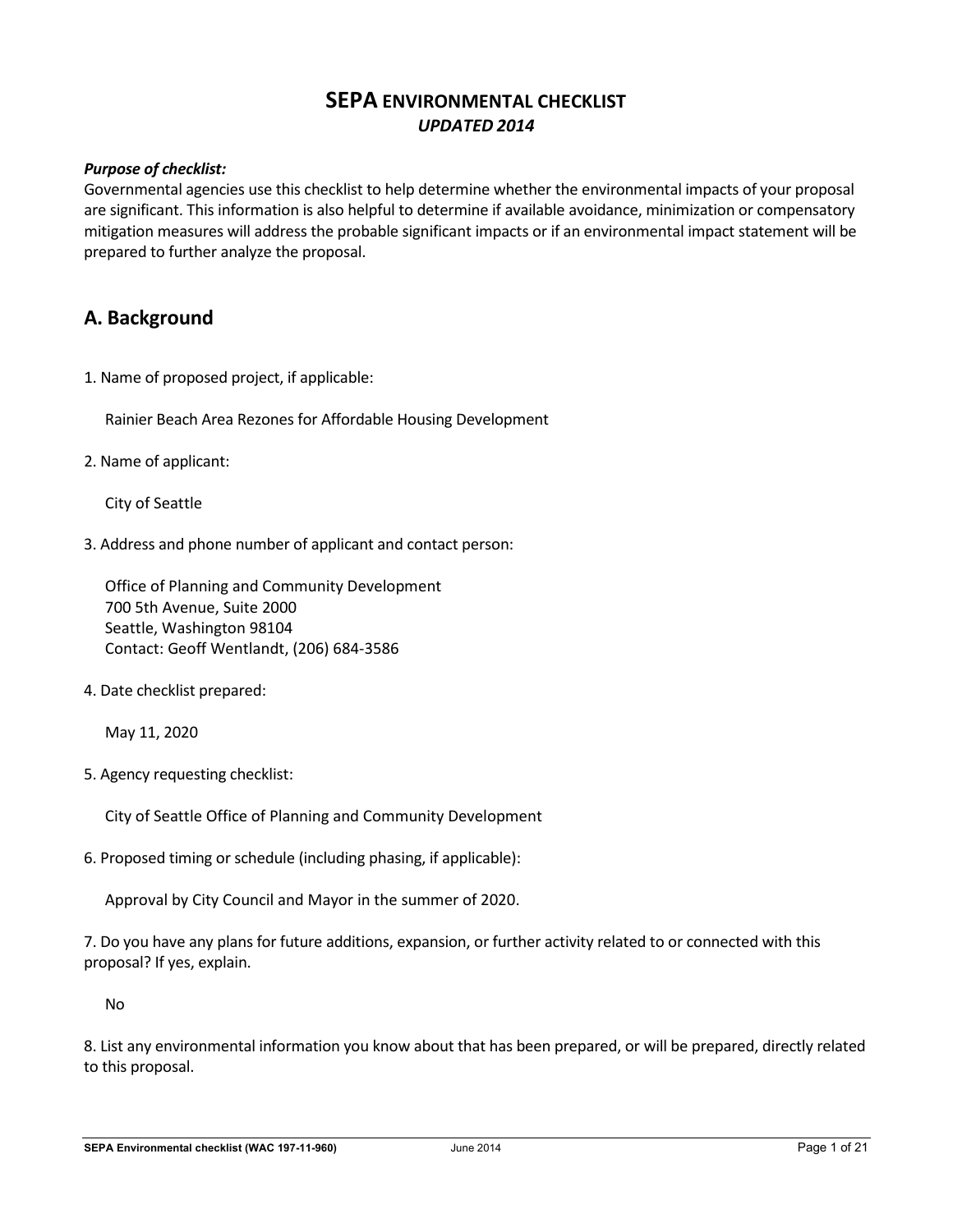A Mandatory Housing Affordability FEIS was issued in November of 2017. The FEIS does not include analysis of the zone changes in this proposal. However, the exhibits in the Land Use Section (3.2), the Aesthetics section, (3.3), the Open Space and Recreation Section (3.7) were consulted. The sections were consulted for baseline and reference data and existing conditions information. The sections were also consulted for understanding the degree of impact that could be expected where applicable information about zone changes was available including for the aesthetics analysis.

9. Do you know whether applications are pending for governmental approvals of other proposals directly affecting the property covered by your proposal? If yes, explain.

Applications for Master Use Permit (MUP) and design review, are pending for development of affordable housing buildings, a Muslim Housing Services referral office, the Rainier Valley Community Food Center on property contained in this proposal. (Seattle Department of Construction and Inspections project numbers 3027659, and 3035046). The proposed rezones evaluated in this proposal are analyzed independent of the pending proposed projects.

10. List any government approvals or permits that will be needed for your proposal, if known.

Approval of an ordinance by Seattle City Council.

11. Give brief, complete description of your proposal, including the proposed uses and the size of the project and site. There are several questions later in this checklist that ask you to describe certain aspects of your proposal. You do not need to repeat those answers on this page. (Lead agencies may modify this form to include additional specific information on project description.)

This is a non-project proposal. This proposal would implement a suite of zoning changes on land in the Rainier Beach neighborhood on a collection of currently vacant or little-used parcels fronting Rainier Avenue South. Due to their location and proximity to neighboring uses and institutions, the parcels are identified as having a high potential for infill development with affordable multi-family housing and social service uses. OPCD proposes incremental zoning changes to increase zoning capacity to moderately higher-intensity zones with the intention for these lands to potentially support greater densities or quantities of affordable housing and social services. The proposal supports development that would be in efficient configurations for cost-effective construction due to the topographical factors and parcel size features. In total the proposal would affect 3.16 acres of land in two clusters with multiple parcels each. The parcel clusters are located approximately 1,300 feet or roughly a quarter mile from one another along Rainier Ave. S. at S. Cloverdale St. and S. Rose St. Throughout this checklist the areas will be referred to as the S. Cloverdale cluster of parcels and the S. Rose St. cluster of parcels.

| Acronym       | Name / Description                                      |
|---------------|---------------------------------------------------------|
| SF 5000       | Single Family 5000 zone                                 |
| LR3           | Lowrise 3 multifamily zone                              |
| <b>NC2-55</b> | Neighborhood Commercial 2 zone with a 55' height limit  |
| <b>NC2-65</b> | Neighborhood Commercial 2 zone with a 65' height limit  |
| (M)           | MHA base level affordable housing requirement           |
| (M1)          | MHA second tier (higher) affordable housing requirement |
| (M2)          | MHA third tier (higher) affordable housing requirement  |

The following zone name acronyms are used in the description below: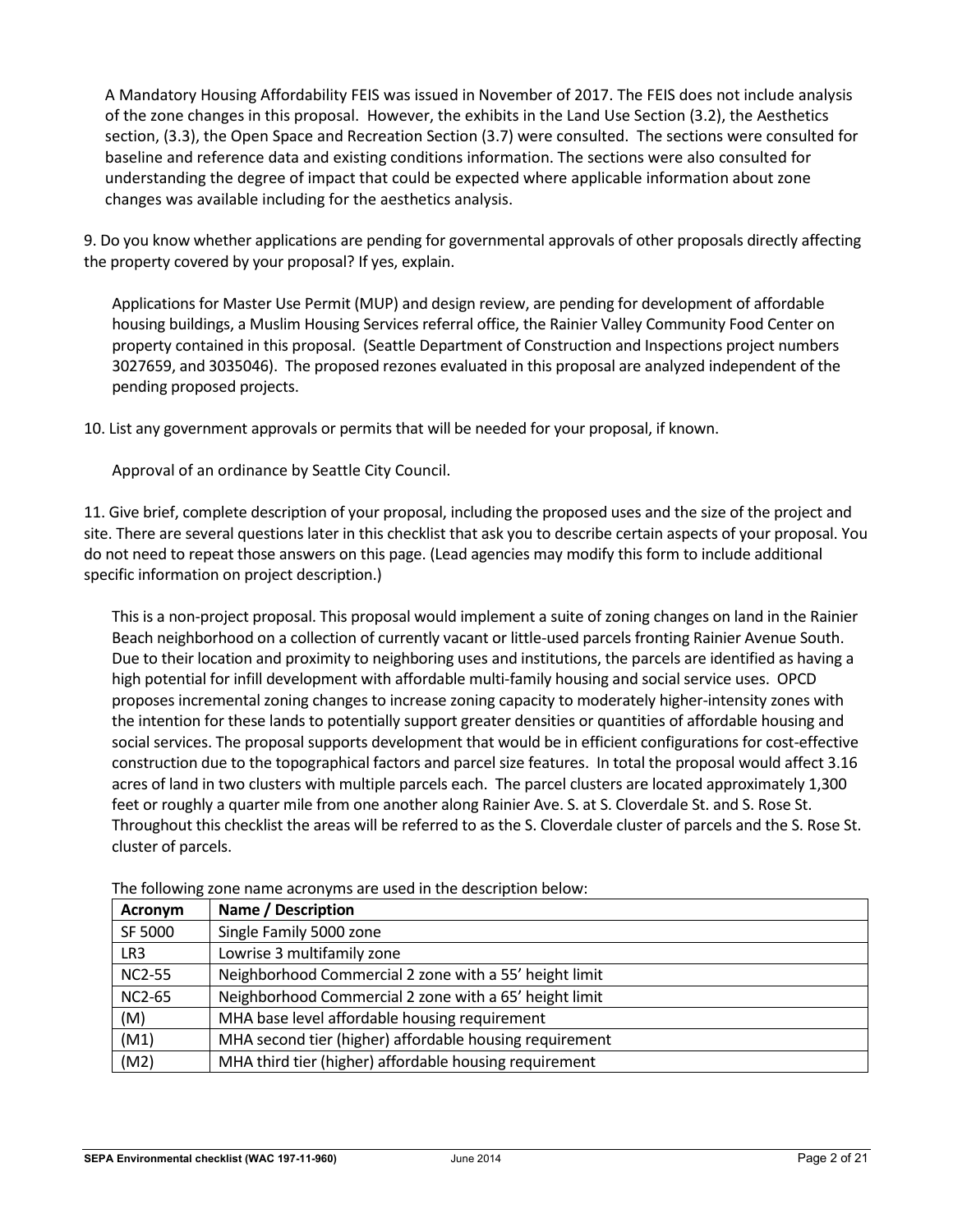# *S. Cloverdale St. Cluster*

This cluster consists of three parcels, totaling 1.15 acres to the northwest of the Rainier Beach High School sports fields. The existing zoning on these parcels is NC2-55 (M). The proposal would rezone these parcels to NC2-65 (M1). See also attached map. The cluster of parcels is within the Rainier Beach urban village and no change to the Comprehensive Plan Future Land Use Map (FLUM) designation would be required.

## *S. Rose. St. Cluster*

This cluster consists of two large parcels north of the existing Rose Street Apartment building that total 2.01 acres. One parcel fronts onto Rainier Ave. South, is 68,567 sq. ft., and extends east to approximately the middle of the block. This parcel is split-zoned at the approximate midpoint of the parcel, with the front half facing Rainier Ave. S. and is currently zoned LR3 (M). The rear half of this parcel is currently zoned SF 5000. The large parcel is used as a religious facility. A second smaller parcel is directly to the south of the first parcel. It is 18,659 sq. ft. and is currently vacant and zoned NC2-55 (M).

Under this proposal, the three portions of the cluster would be rezoned as follows:

- Front (Rainier Ave. facing) portion of the large parcel: from LR3 (M) to NC2-55 (M1)
- Rear portion of the large parcel: from SF 5000 to LR3 (M1)
- Smaller parcel: from NC2-55(M) to NC2-55(M1)

The proposed zoning would improve upon the prior zoning error that split-zoned the large parcel. In general City policy seeks to avoid split-zoning any parcel. We believe the split zoning of the parcel was unintentional. OPCD proposes to improve upon the erroneous split-zone condition by applying the NC2-55 (M1) zone to the front-half of the large parcel, which would create consistency with the existing zoning to the south on the smaller parcel in the cluster. For the rear half of the parcel, OPCD proposes a rezone to the LR3 (M1) zone, which would provide a stepped transition from higher intensity commercial zoning on the arterial road, to a multi-family residential zone, before the edge of the Single Family context. Under the proposal, height limits would be stepped, from 55' (NC zone), to 40' (LR3 zone), to 35' (Single Family zone).

With the zoning change, OPCD proposes to make a corresponding correction to the Comprehensive Plan FLUM. Similar to zone boundaries it is unintended for a single parcel to be split with multiple Comprehensive Plan designations. This proposal would amend the FLUM mapping error that applies a split comprehensive plan designation to the large Rose St. parcel. The mapping correction would apply a single Commercial/Mixed Use designation to the entire parcel. This correction would be made as an administrative correction that is provided for by the Seattle Municipal Code and the Comprehensive Plan.

See also attached maps.

12. Location of the proposal. Give sufficient information for a person to understand the precise location of your proposed project, including a street address, if any, and section, township, and range, if known. If a proposal would occur over a range of area, provide the range or boundaries of the site(s). Provide a legal description, site plan, vicinity map, and topographic map, if reasonably available. While you should submit any plans required by the agency, you are not required to duplicate maps or detailed plans submitted with any permit applications related to this checklist.

The proposal would address the two clusters of parcels along Rainier Ave. S. in the Rainier Beach neighborhood as described above. One cluster is at S. Rose St. (7930 Rainier Ave. S), and the other cluster is at S. Cloverdale St. (8600 Rainier Ave. S.) See also attached maps.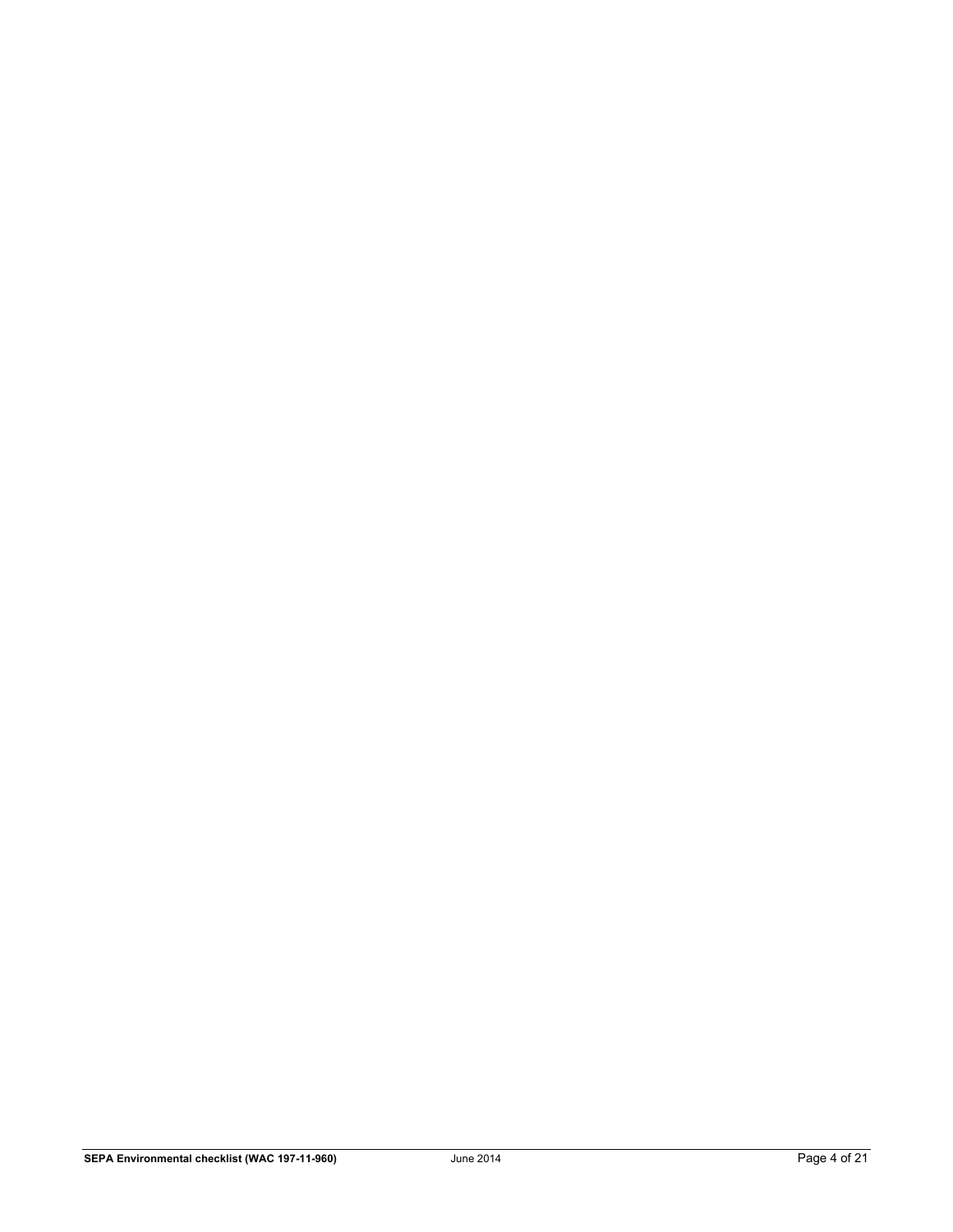# **B. ENVIRONMENTAL ELEMENTS**

### **1. Earth**

- a. General description of the site (circle one): Flat, rolling, hilly, steep slopes, mountainous, other \_\_\_\_\_\_\_\_\_\_\_\_\_
- b. What is the steepest slope on the site (approximate percent slope)?
- c. What general types of soils are found on the site (for example, clay, sand, gravel, peat, muck)? If you know the classification of agricultural soils, specify them and note any agricultural land of longterm commercial significance and whether the proposal results in removing any of these soils.
- d. Are there surface indications or history of unstable soils in the immediate vicinity? If so, describe.
- e. Describe the purpose, type, total area, and approximate quantities and total affected area of any filling, excavation, and grading proposed. Indicate source of fill.
- f. Could erosion occur as a result of clearing, construction, or use? If so, generally describe.
- g. About what percent of the site will be covered with impervious surfaces after project construction (for example, asphalt or buildings)?
- h. Proposed measures to reduce or control erosion, or other impacts to the earth, if any:

This is a non-project action. No construction, grading or filling are proposed as a part of this action.

The affected area of the S. Rose St. cluster is relatively flat, with a gentle slope to the east. Total elevation gain across the entire site is approximately 6 feet. The affected area of the S. Cloverdale St. cluster is slightly sloping downward to the northeast. There are no steep slopes on the site.

Both sites are in the Rainier Valley in areas underlaid by glacial drift deposits including till and outwash deposits from the Pleistocene era. There are no surface indications of unstable soils.

Compliance with existing city ordinances to reduce or control erosion is required.

#### **2. Air**

- a. What types of emissions to the air would result from the proposal during construction, operation, and maintenance when the project is completed? If any, generally describe and give approximate quantities if known.
- b. Are there any off-site sources of emissions or odor that may affect your proposal? If so, generally describe.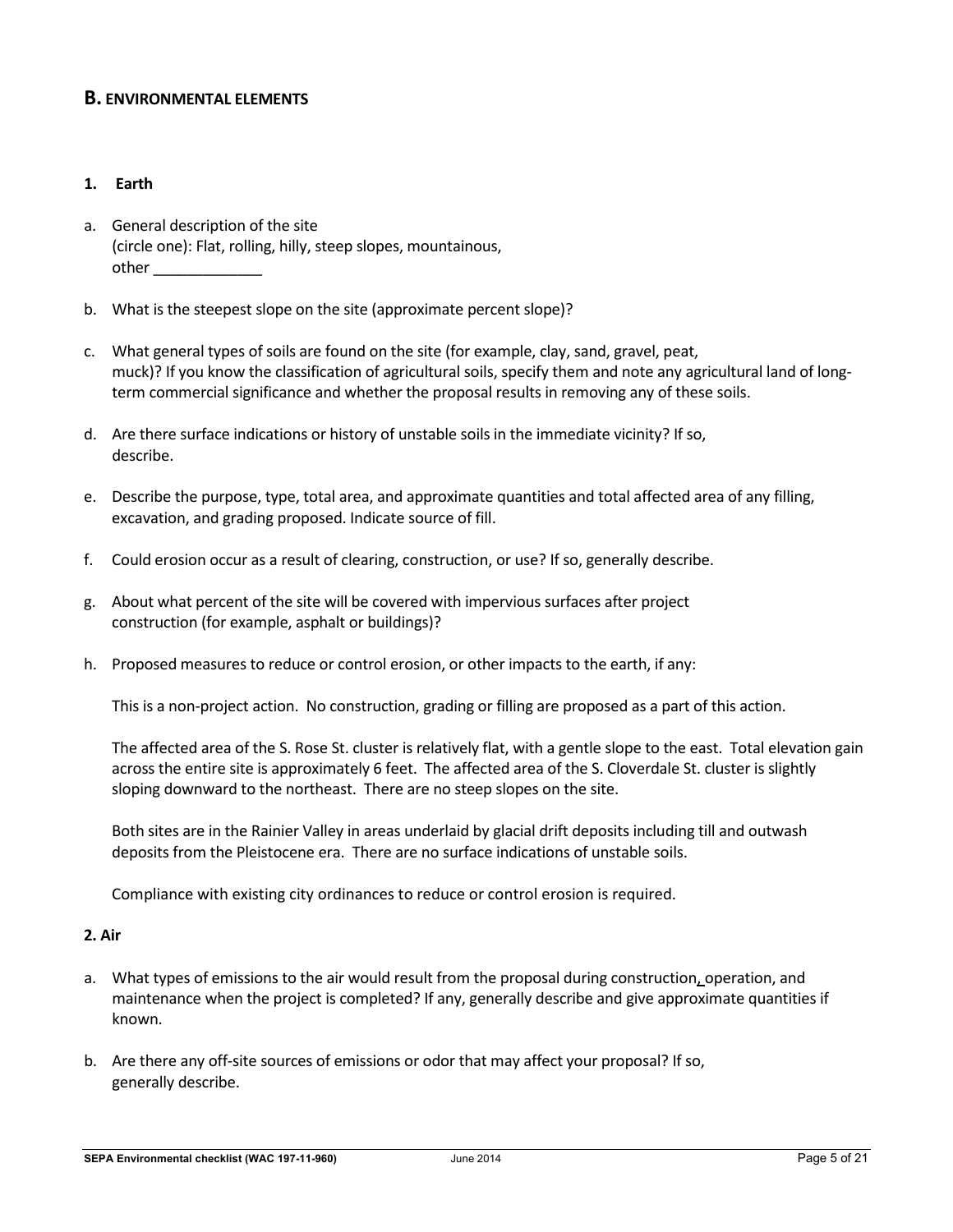c. Proposed measures to reduce or control emissions or other impacts to air, if any:

This is a non-project action. No construction is proposed. Rainier Ave. S. is an arterial road with high traffic volume that causes emissions from vehicles. Otherwise there are no known sources of off-site emissions and odors in close proximity to the affected areas.

The proposal could encourage future development that is slightly greater in scale than would be allowed under existing zoning. Development might result in emissions generally consistent with construction, operation, and maintenance in urban areas.

Compliance with existing city ordinances to reduce or control emissions and other impacts to air is required.

### 3. **Water**

- a. Surface Water:
	- 1) Is there any surface water body on or in the immediate vicinity of the site (including year-round and seasonal streams, saltwater, lakes, ponds, wetlands)? If yes, describe type and provide names. If appropriate, state what stream or river it flows into.
	- 2) Will the project require any work over, in, or adjacent to (within 200 feet) the described waters? If yes, please describe and attach available plans.
	- 3) Estimate the amount of fill and dredge material that would be placed in or removed from surface water or wetlands and indicate the area of the site that would be affected. Indicate the source of fill material.
	- 4) Will the proposal require surface water withdrawals or diversions? Give general description, purpose, and approximate quantities if known.
	- 5) Does the proposal lie within a 100-year floodplain? If so, note location on the site plan.
	- 6) Does the proposal involve any discharges of waste materials to surface waters? If so, describe the type of waste and anticipated volume of discharge.

This is a non-project action. No construction or site alteration is proposed. Both clusters of parcels in the affected area are within 2,000 feet of the Lake Washington shoreline. There are no streams or surface water on any of the sites in the affected area. No portion of the affected area is in the shoreline environment. No discharge is proposed.

- b. Ground Water:
	- 1) Will groundwater be withdrawn from a well for drinking water or other purposes? If so, give a general description of the well, proposed uses and approximate quantities withdrawn from the well. Will water be discharged to groundwater? Give general description, purpose, and approximate quantities if known.
	- 2) Describe waste material that will be discharged into the ground from septic tanks or other sources, if any (for example: Domestic sewage; industrial, containing the following chemicals. . . ; agricultural; etc.). Describe the general size of the system, the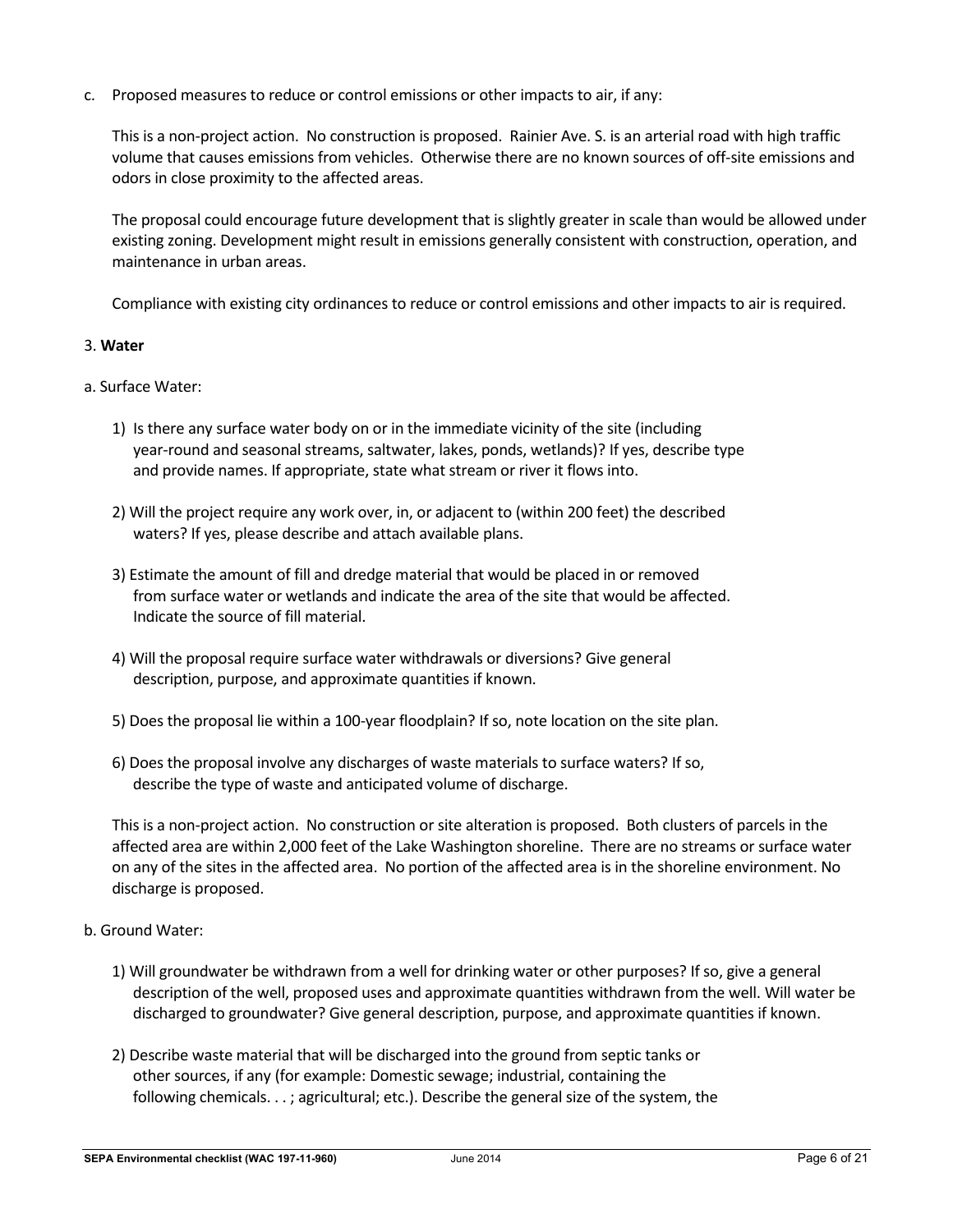number of such systems, the number of houses to be served (if applicable), or the number of animals or humans the system(s) are expected to serve.

This is a non-project action. No construction or site alteration is proposed. The proposal could encourage future development which might result in one-time or ongoing ground water withdrawals generally consistent with construction, operation, and maintenance in urban areas.

- c. Water runoff (including stormwater):
	- 1) Describe the source of runoff (including storm water) and method of collection and disposal, if any (include quantities, if known). Where will this water flow? Will this water flow into other waters? If so, describe.
	- 2) Could waste materials enter ground or surface waters? If so, generally describe.
	- 3) Does the proposal alter or otherwise affect drainage patterns in the vicinity of the site? If so, describe.

This is a non-project action. No construction or site alteration is proposed. The proposal could encourage future residential development which might result in water runoff generally consistent with construction, operation, and maintenance in urban areas.

d. Proposed measures to reduce or control surface, ground, and runoff water, and drainage pattern impacts, if any:

Compliance with existing city ordinances to reduce or control surface, ground, or runoff water impacts is required.

#### 4. **Plants**

- a. Check the types of vegetation found on the site:
	- \_\_\_X\_deciduous tree: alder, maple, aspen, other
	- X evergreen tree: fir, cedar, pine, other
	- \_\_\_\_shrubs
	- $X_{\text{grass}}$
	- \_\_\_\_pasture
	- \_\_\_\_crop or grain
	- \_\_\_\_ Orchards, vineyards or other permanent crops.
	- wet soil plants: cattail, buttercup, bullrush, skunk cabbage, other
	- water plants: water lily, eelgrass, milfoil, other
	- \_\_\_\_other types of vegetation
- b. What kind and amount of vegetation will be removed or altered?
- c. List threatened and endangered species known to be on or near the site.
- d. Proposed landscaping, use of native plants, or other measures to preserve or enhance vegetation on the site, if any:
- e. List all noxious weeds and invasive species known to be on or near the site.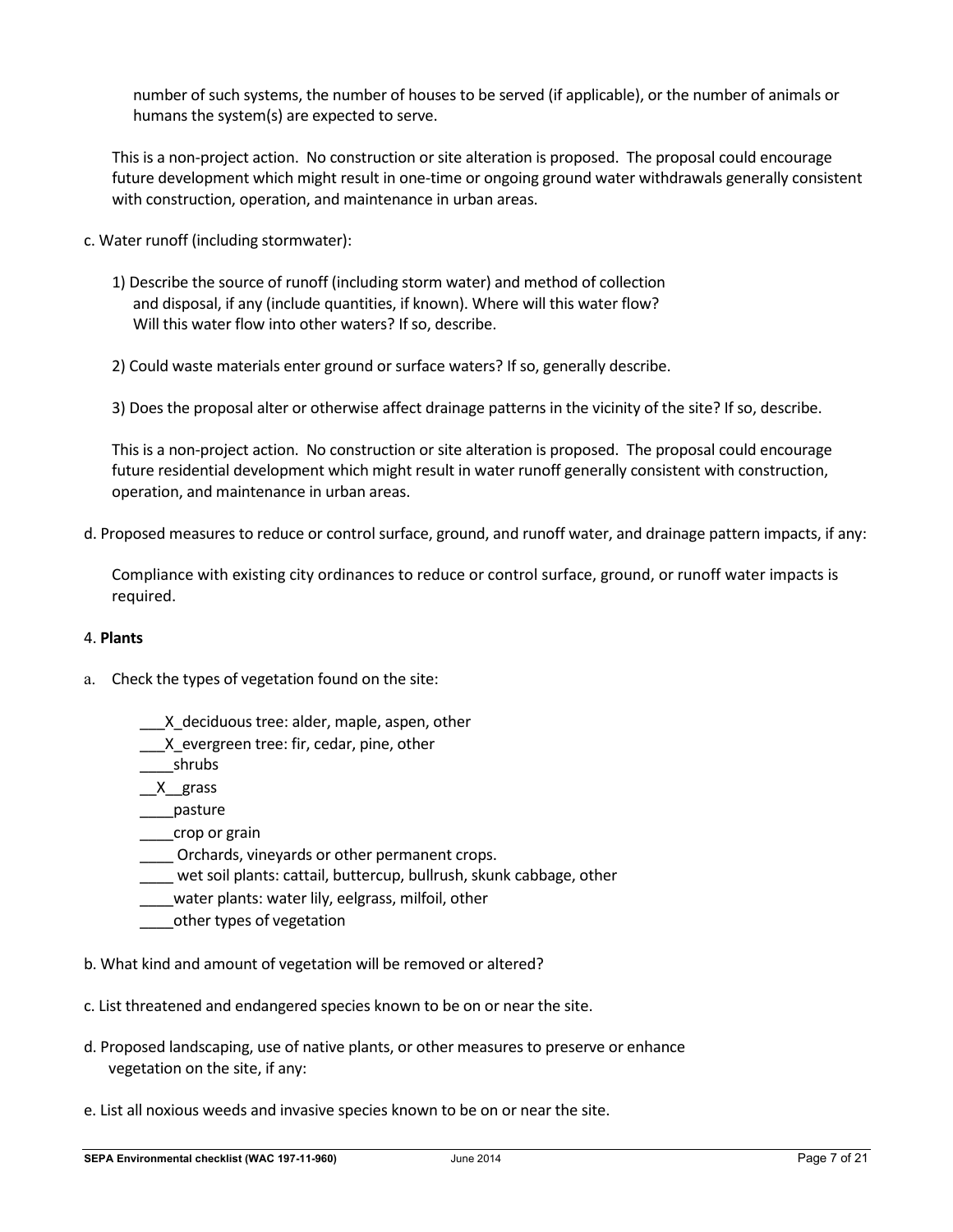This is a non-project action. No construction or site alteration is proposed. The S. Rose St. cluster includes several mature trees including a known exceptional sitka willow tree. The cluster of parcels at S. Cloverdale St. includes a variety of unmaintained grasses and shrubs including blackberries in the gently sloping area at the edge of the Rainier Beach High School sports fields. There are no large trees on the Cloverdale St. parcels.

### 5. **Animals**

a. List any birds and other animals which have been observed on or near the site or are known to be on or near the site. Examples include:

> birds: hawk, heron, eagle, songbirds, other: mammals: deer, bear, elk, beaver, other: fish: bass, salmon, trout, herring, shellfish, other \_\_\_\_\_\_\_\_

- b. List any threatened and endangered species known to be on or near the site.
- c. Is the site part of a migration route? If so, explain.
- d. Proposed measures to preserve or enhance wildlife, if any:
- e. List any invasive animal species known to be on or near the site.

Not applicable. No specific animals have been observed on the sites. However, vegetation and trees on the sites are likely to be used by songbirds and potentially other birds and rodents and small mammals in the area.

#### 6. **Energy and natural resources**

- a. What kinds of energy (electric, natural gas, oil, wood stove, solar) will be used to meet the completed project's energy needs? Describe whether it will be used for heating, manufacturing, etc.
- b. Would your project affect the potential use of solar energy by adjacent properties? If so, generally describe.
- c. What kinds of energy conservation features are included in the plans of this proposal? List other proposed measures to reduce or control energy impacts, if any:

This is a non-project action. No construction or site alteration are proposed. The proposal could encourage future development that is incrementally larger than what would be allowed under existing zoning, which might result in additional energy and natural resource use generally consistent with construction, operation, and maintenance in urban areas.

# 7. **Environmental health**

a. Are there any environmental health hazards, including exposure to toxic chemicals, risk of fire and explosion, spill, or hazardous waste, that could occur as a result of this proposal? If so, describe.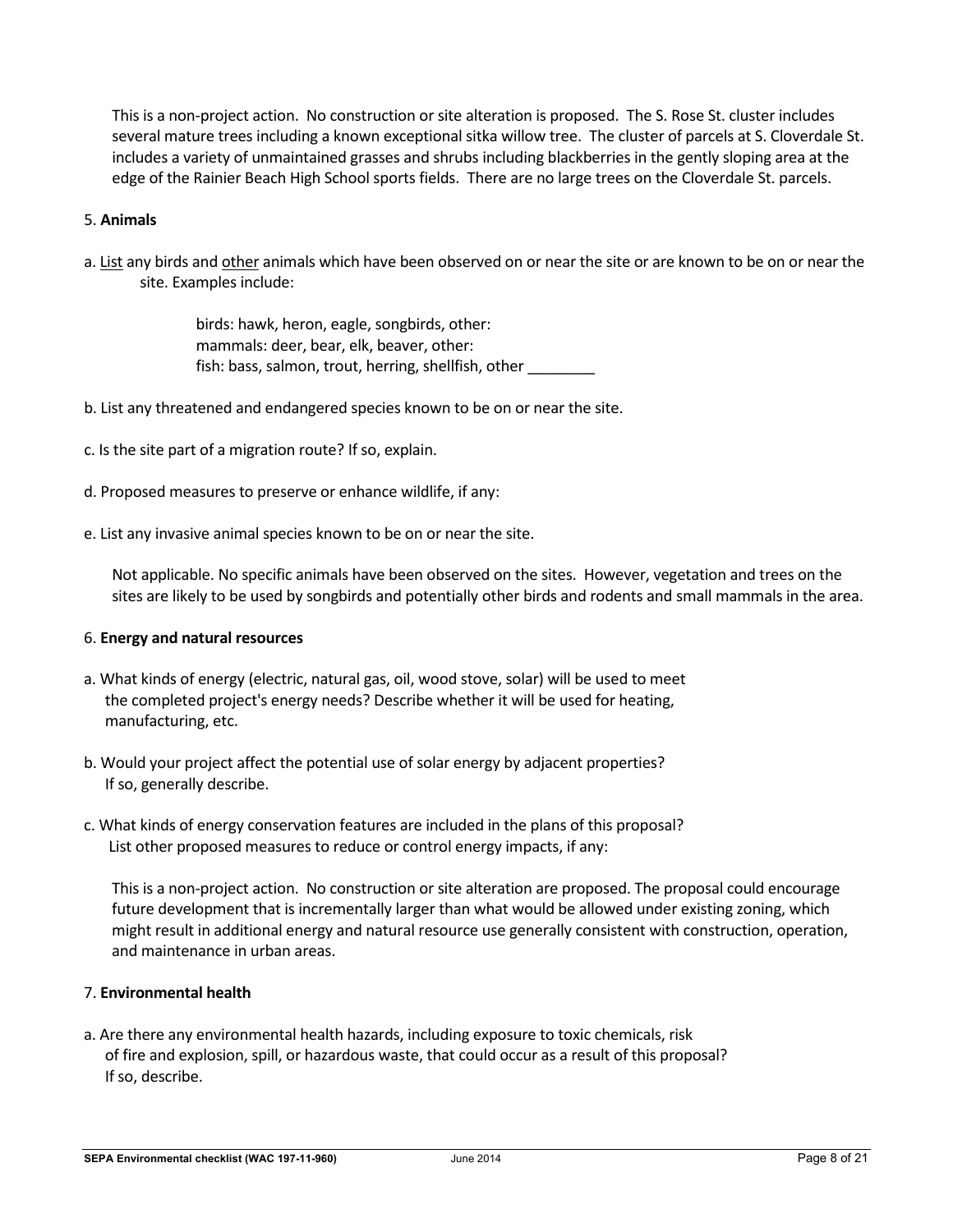- 1) Describe any known or possible contamination at the site from present or past uses.
- 2) Describe existing hazardous chemicals/conditions that might affect project development and design. This includes underground hazardous liquid and gas transmission pipelines located within the project area and in the vicinity.
- 3) Describe any toxic or hazardous chemicals that might be stored, used, or produced during the project's development or construction, or at any time during the operating life of the project.
- 4) Describe special emergency services that might be required.
- 5) Proposed measures to reduce or control environmental health hazards, if any:

The cluster of parcels at S. Cloverdale St. currently contains the New Star Mini Mart. In the middle of the 20<sup>th</sup> century the site was occupied by an automobile service station, and later a portion of the site is thought to have been occupied by a car wash operation. There may be possible contamination from petrochemicals or cleaning chemicals on some of this affected area due to the past uses. At the time of a project proposal a detailed environmental site assessment would be required, and remediation could be required before ground-disturbing new construction. The Rose St. cluster of parcels are currently occupied by residential uses and a religious facility and are not known to have housed contaminating uses in the past.

### b. Noise

- 1) What types of noise exist in the area which may affect your project (for example: traffic, equipment, operation, other)?
- 2) What types and levels of noise would be created by or associated with the project on a short-term or a long-term basis (for example: traffic, construction, operation, other)? Indicate what hours noise would come from the site.
- 3) Proposed measures to reduce or control noise impacts, if any:

This is a non-project action. No construction or site alternative is proposed. The proposal could encourage future development which might result in additional health hazards or noise generally consistent with construction, operation, and maintenance in urban areas. Both sites are on Rainier Ave. S. a high-volume roadway that causes noise from passenger vehicles, busses and trucks. The S. Cloverdale Street cluster is also adjacent to the Rainier Beach High School softball and baseball fields. Sporting events at the fields could cause noise that would affect future development at the sites.

#### 8. **Land and shoreline use**

- a. What is the current use of the site and adjacent properties? Will the proposal affect current land uses on nearby or adjacent properties? If so, describe.
- b. Has the project site been used as working farmlands or working forest lands? If so, describe. How much agricultural or forest land of long-term commercial significance will be converted to other uses as a result of the proposal, if any? If resource lands have not been designated, how many acres in farmland or forest land tax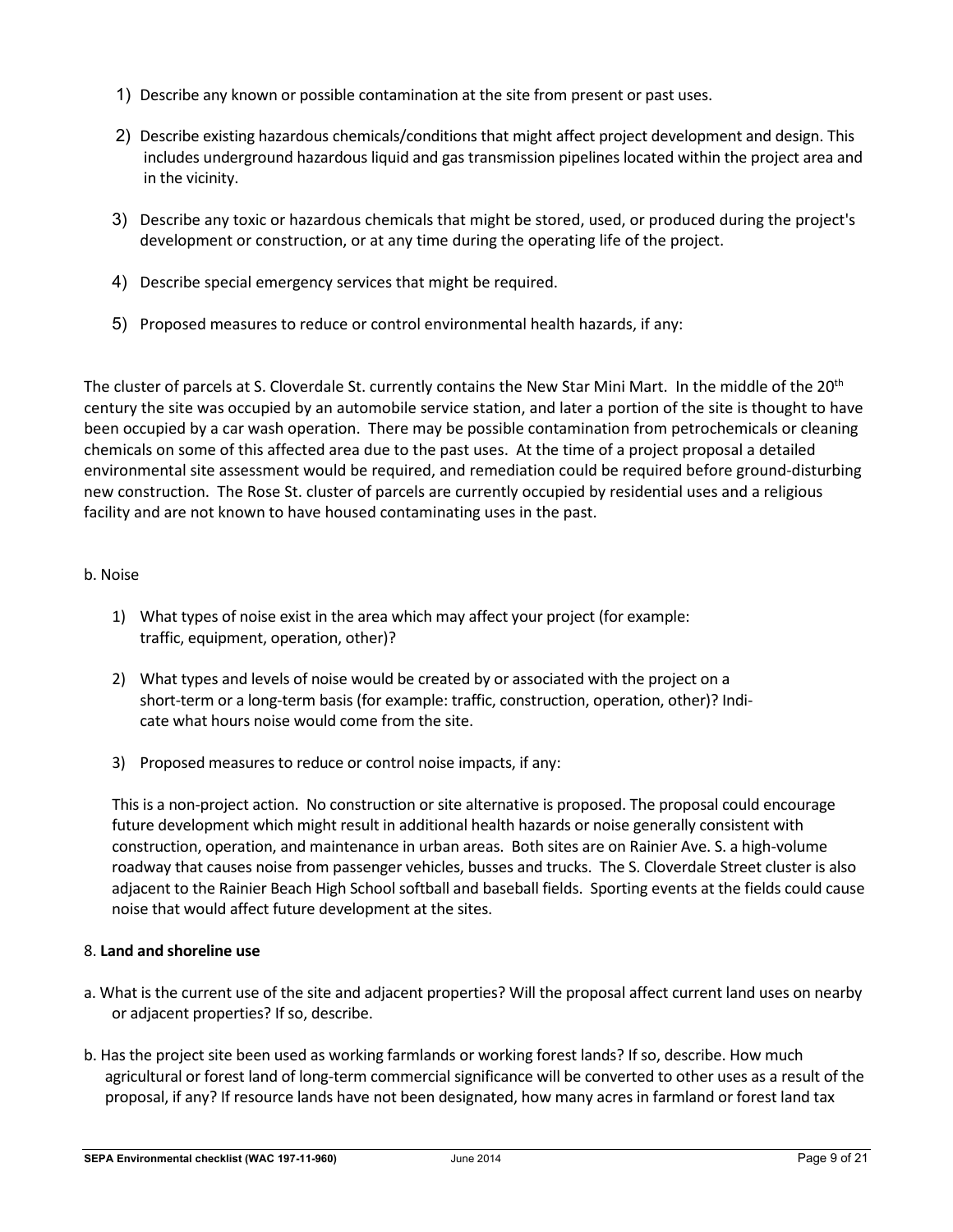status will be converted to nonfarm or nonforest use? Will the proposal affect or be affected by surrounding working farm or forest land normal business operations, such as oversize equipment access, the application of pesticides, tilling, and harvesting? If so, how:

- c. Describe any structures on the site.
- d. Will any structures be demolished? If so, what?
- e. What is the current zoning classification of the site?
- f. What is the current comprehensive plan designation of the site?
- g. If applicable, what is the current shoreline master program designation of the site?
- h. Has any part of the site been classified as a critical area by the city or county? If so, specify.
- i. Approximately how many people would reside or work in the completed project?
- j. Approximately how many people would the completed project displace?
- k. Proposed measures to avoid or reduce displacement impacts, if any:
- L. Proposed measures to ensure the proposal is compatible with existing and projected land uses and plans, if any:
- m. Proposed measures to ensure the proposal is compatible with nearby agricultural and forest lands of long-term commercial significance, if any:

This is a non-project action. No construction or site alteration is proposed.

The S. Cloverdale St. cluster is within the Rainier Beach Residential Urban Village comprehensive plan Future Land Use Map (FLUM) designation. The designation provides broad flexibility for types and intensities of zoning. The proposed zoning change from a 55' height limit to a 65' limit is consistent with the comprehensive plan FLUM designation.

The S. Rose St. cluster is not within a designated urban village, and has a combination of Multifamily Residential, Commercial/Mixed Use, and Single Family FLUM designations. This proposal improves an anomaly on the large parcel that splits that parcel with the Lowrise Multifamily and the Single Family 5000 FLUM designations. The SMC calls for corrections to zoning anomalies (cite), and general zoning principles include guidance against split-zoning. This proposal would make a FLUM mapping correction to apply one consistent FLUM designation to the large parcel and the second parcel in the cluster: Commercial / Mixed Use. The proposal improves on an unintended zoning map condition, and achieves a planned land use pattern more in line with Comprehensive Plan and SMC zoning principles.

None of the affected area is within a shoreline environment. Zoning classifications are as noted in the proposal description above. The proposal could encourage future residential development which might result in the demolition of existing structures. The Rose St. cluster contains vacant land, and a religious facility. The Coverdale St. cluster contains vacant land and the New Star mini mart. There are no residential units on any of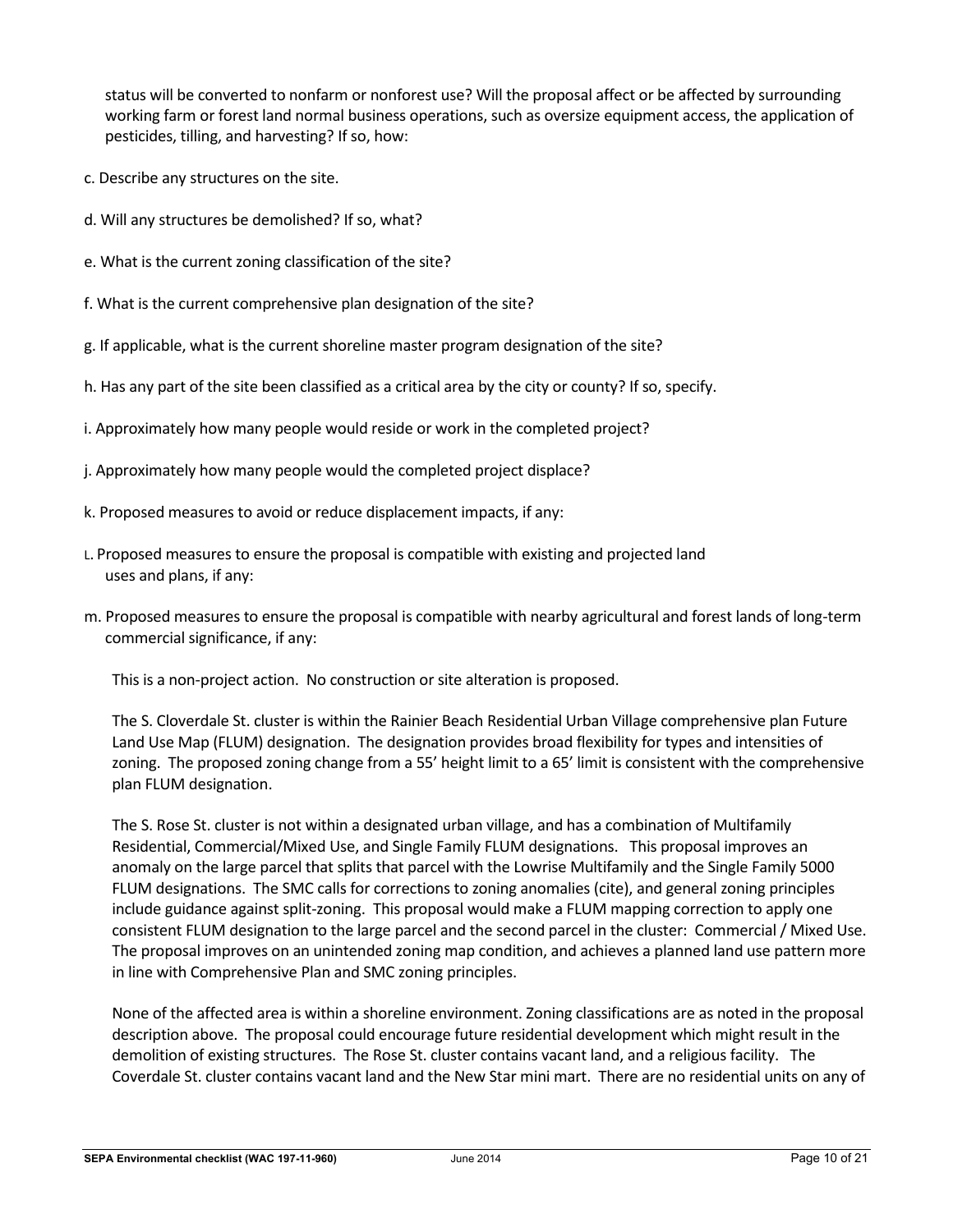the affected land, so there is no possibility for direct residential displacement from any development in the affected area.

Nearby and adjacent uses to the Cloverdale St. cluster are as follows. The portion of property that fronts S. Cloverdale sits adjacent to an 18,732 square foot parcel which is located to the east and is currently occupied by a single-story wood frame building built in 2007 which is currently used as an office building. Located directly east of the proposal are the Rainier Beach High School sports fields owned by the Seattle Public School District. Located to the south is a four story, wood frame apartment building built in 1960. Other development in the area consists of the Rainier Beach Community Center located on the west side of Rainier Ave S and the South Lake Service School to the north dominating the southwest corner of Rainier Ave S and S. Cloverdale St.

Adjacent uses to the Rose St. cluster are the Rose Street Apartments to the south, and a three-story midcentury garden apartment complex to the north along Rainier Avenue. The rear portion of the site abuts single family residential buildings that back up to the parcel from Wolcott Ave. S., and Duncan Ave. S.

## 9. **Housing**

- a. Approximately how many units would be provided, if any? Indicate whether high, middle, or low-income housing.
- b. Approximately how many units, if any, would be eliminated? Indicate whether high, middle, or low-income housing.
- c. Proposed measures to reduce or control housing impacts, if any:

This is a non-project action. No construction is proposed. No housing units will be eliminated since there is no existing housing on site. Although this proposal does not include construction, the proposed zoning envelopes could facilitate an estimated 425 new housing units using general assumptions.

The Seattle Office of Housing in 2019 awarded resources to non-profit housing providers for potential future affordable housing development at both clusters. Therefore, it is a high likelihood that all or the vast majority of future housing constructed on these sites would be rent- and income-restricted affordable housing.

## 10. **Aesthetics**

- a. What is the tallest height of any proposed structure(s), not including antennas; what is the principal exterior building material(s) proposed?
- b. What views in the immediate vicinity would be altered or obstructed?
- c. Proposed measures to reduce or control aesthetic impacts, if any:

This is a non-project action. No construction is proposed. The proposal would modify height limits. In the S. Cloverdale St. cluster of parcels, the height limit would increase from 55' to 65'. This increase equates to about one additional story of building height. There would be minimal effects of an additional story of allowed height on adjacent areas because of the nature of the surrounding uses. Most of the site is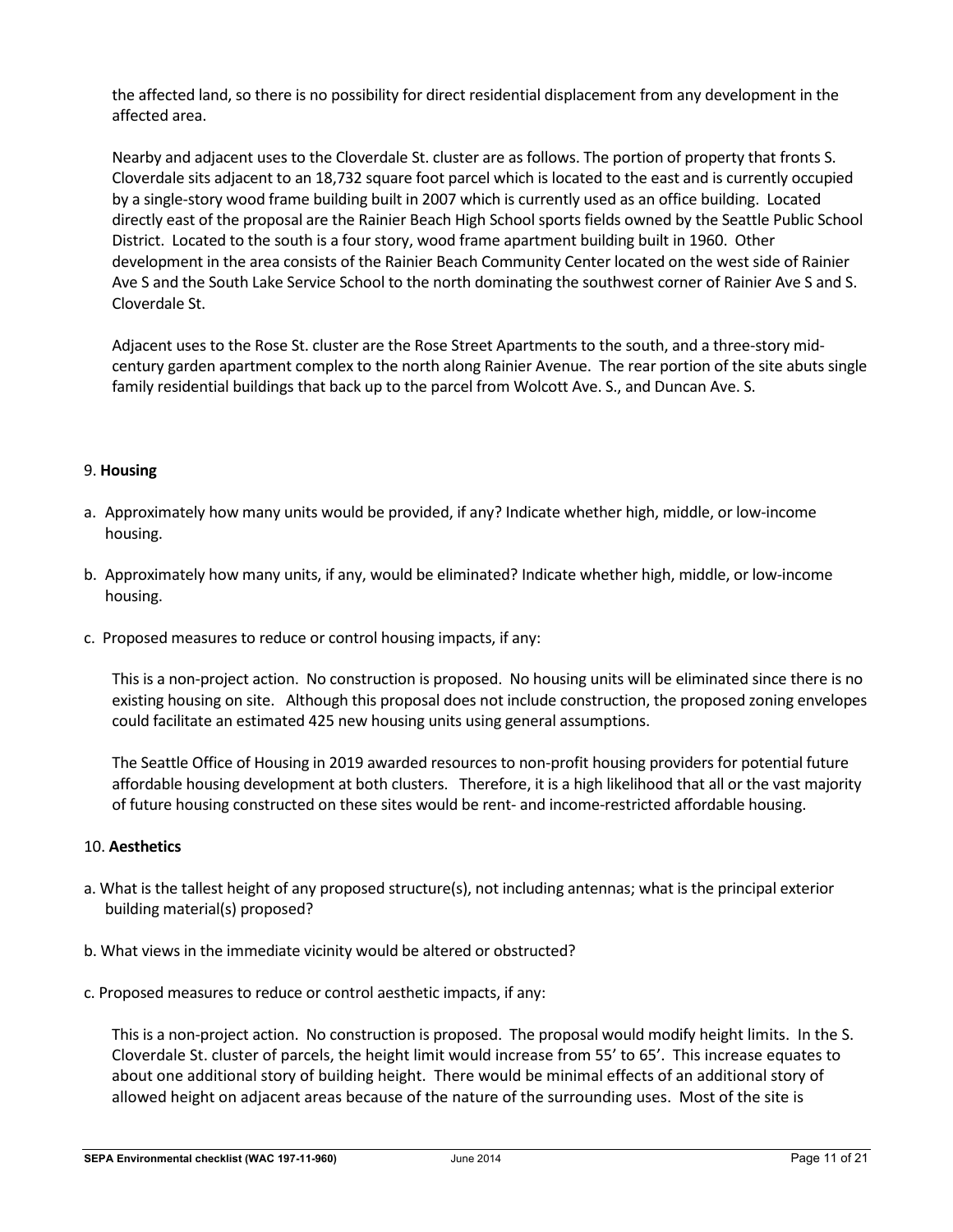bordered to the southeast by sports fields and the uses to the north and the south are a multi-story apartment building and a small office building separated from the parcels by a parking lot. The height limit on the Rose St. cluster of parcels would change from 40' to 55' for the front half of the site, and from 35' to 40' for the rear half of the site currently in the single family designation. The height limit on the south portion of the site facing Rainier Ave. would remain 55' as it is currently. The increase in the height limit could affect the aesthetic condition for single family homes that are adjacent to the area, if new development is proposed. Greater height limits and appearance of mass and scale would be experienced by single family home owners in the area. The Lowrise 3 zone that would abut single family areas includes setback requirements of 15' from the rear lot line, and an average of 7' from side lot lines. In addition, an upper-level setback of 12 feet is required where abutting a lot zoned single-family for all portions of the structure above 34 feet in height. The LR3 zone setbacks would mitigate the effect of mass and scale on adjacent areas.

Compliance with design review guidelines, and a design review process would be required for future development on both clusters of parcels. Design review is expected to have a moderating effect on aesthetic impacts from new development, particularly in the case of the Rose St. parcels. Design guidelines contain extensive guidance for stepped transitions where a higher intensity zone abuts a lower intensity zone. Design review, and the zoning allow for arrangement of building mass in configurations that mitigate the aesthetic and height/bulk/scale impacts on adjacent homes.

# 11. **Light and glare**

- a. What type of light or glare will the proposal produce? What time of day would it mainly occur?
- b. Could light or glare from the finished project be a safety hazard or interfere with views?
- c. What existing off-site sources of light or glare may affect your proposal?
- d. Proposed measures to reduce or control light and glare impacts, if any:

This is a non-project action. No construction is proposed. The proposal could encourage future development which might result in the light and glare generally consistent with the construction, operation, and maintenance of buildings in urban areas. The amount and nature of light from potential future development of the sites would be similar to existing light and glare emitted from adjacent development and the context of light from vehicles on Rainer Ave. S. Compliance with existing city ordinances on construction and design review is required.

The S. Cloverdale St. cluster is abutted by the Rainier Beach Hight School ball fields, including softball and baseball fields with lights. Light and glare from the ball fields could affect future development on this cluster of parcels.

## 12. **Recreation**

- a. What designated and informal recreational opportunities are in the immediate vicinity?
- b. Would the proposed project displace any existing recreational uses? If so, describe.
- c. Proposed measures to reduce or control impacts on recreation, including recreation opportunities to be provided by the project or applicant, if any: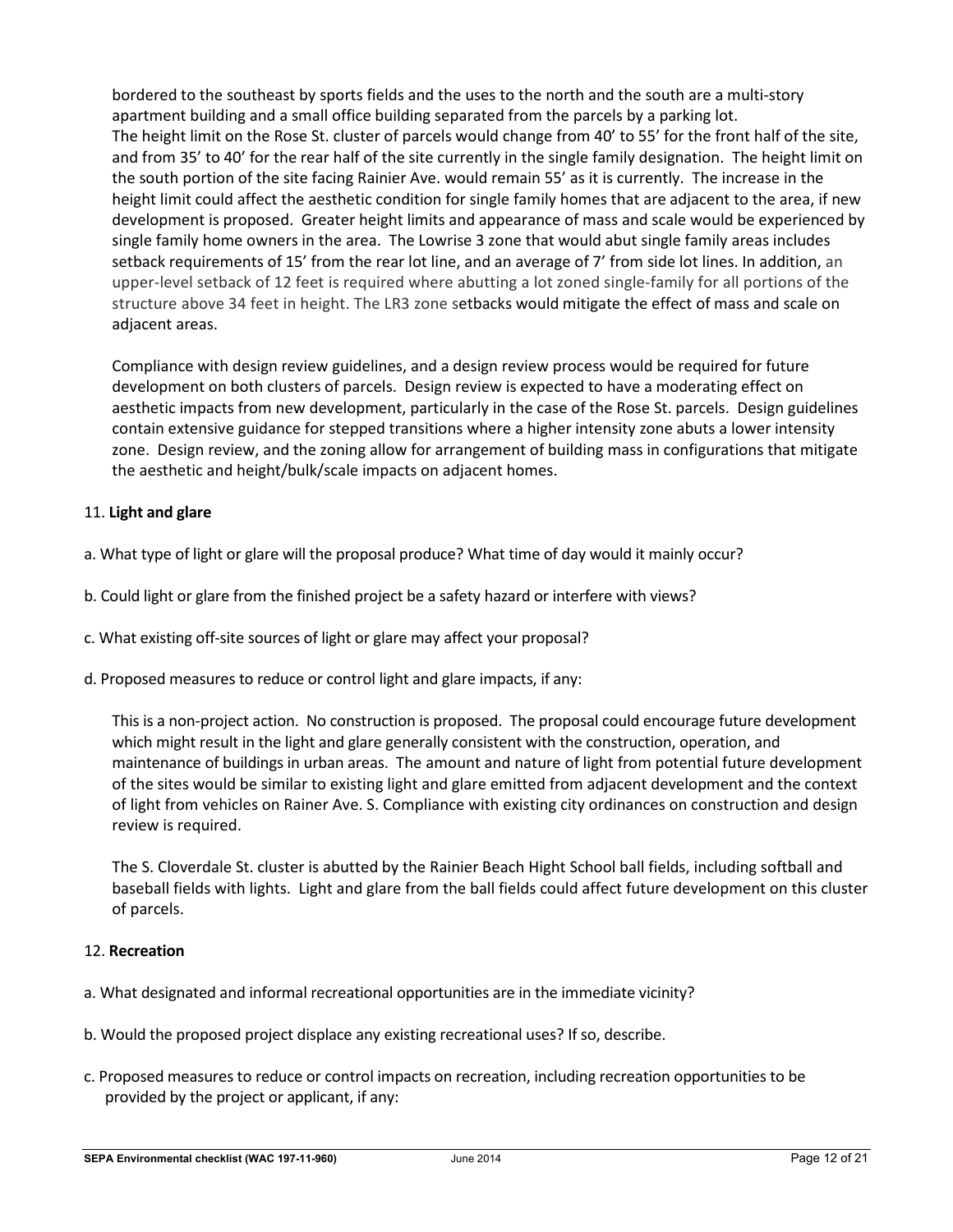This is a non-project action. No construction is proposed. The proposal could encourage future residential development which might result in the removal or creation of recreational opportunities generally consistent with the construction, operation, and maintenance of buildings in urban areas.

The affected area is close to extensive existing recreational opportunities within walking distance. These include the Rainier Beach High School fields and facilities; the Rainier Beach Community Center and Pool; and Pritchard Island Beach Park within a quarter mile to the east on the shore of Lake Washington.

Compliance with existing city ordinances on amenity areas is required.

### 13. **Historic and cultural preservation**

- a. Are there any buildings, structures, or sites, located on or near the site that are over 45 years old listed in or eligible for listing in national, state, or local preservation registers located on or near the site? If so, specifically describe.
- b. Are there any landmarks, features, or other evidence of Indian or historic use or occupation? This may include human burials or old cemeteries. Are there any material evidence, artifacts, or areas of cultural importance on or near the site? Please list any professional studies conducted at the site to identify such resources.
- c. Describe the methods used to assess the potential impacts to cultural and historic resources on or near the project site. Examples include consultation with tribes and the department of archeology and historic preservation, archaeological surveys, historic maps, GIS data, etc.
- d. Proposed measures to avoid, minimize, or compensate for loss, changes to, and disturbance to resources. Please include plans for the above and any permits that may be required.

This is a non-project action. No construction is proposed. The affected area does not contain any Seattle Landmarks or structures eligible for designation in historic registers. No structures or sites in the immediate vicinity of the site are known to have historic significance or eligibility for designation.

Compliance with existing city ordinances on historic resources is required.

#### 14. **Transportation**

- a. Identify public streets and highways serving the site or affected geographic area and describe proposed access to the existing street system. Show on site plans, if any.
- b. Is the site or affected geographic area currently served by public transit? If so, generally describe. If not, what is the approximate distance to the nearest transit stop?
- c. How many additional parking spaces would the completed project or non-project proposal have? How many would the project or proposal eliminate?
- d. Will the proposal require any new or improvements to existing roads, streets, pedestrian, bicycle or state transportation facilities, not including driveways? If so, generally describe (indicate whether public or private).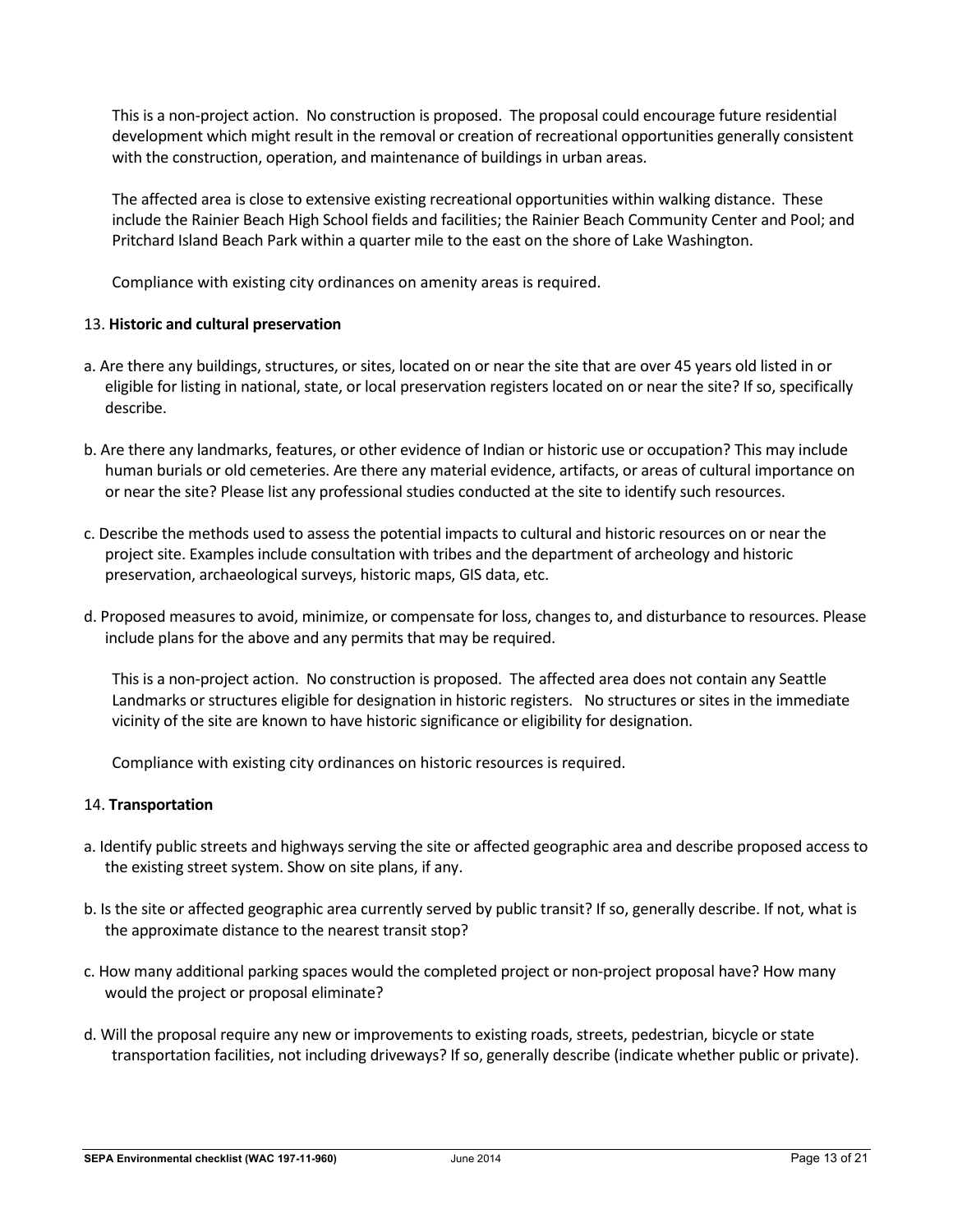- e. Will the project or proposal use (or occur in the immediate vicinity of) water, rail, or air transportation? If so, generally describe.
- f. How many vehicular trips per day would be generated by the completed project or proposal? If known, indicate when peak volumes would occur and what percentage of the volume would be trucks (such as commercial and nonpassenger vehicles). What data or transportation models were used to make these estimates?
- g. Will the proposal interfere with, affect or be affected by the movement of agricultural and forest products on roads or streets in the area? If so, generally describe.
- h. Proposed measures to reduce or control transportation impacts, if any:

Not applicable. This is a non-project action. No construction is proposed. The affected area is adjacent to Rainier Ave. S., which is classified by SDOT as a principal arterial roadway part of the Frequent Transit Network. Bus stops for the Route 7 and 9 busses on Rainier Ave. S. are within one block for each cluster of parcels.

The proposal could affect the size, location, and amount of bike and motor vehicle parking provided in new development. On street parking is available on the east side of Rainier Ave. in the vicinity of the Rose St. cluster and on blocks north of there. Abundant on street parking is available on S. Cloverdale St. in the vicinity of that cluster. The proposal could allow future development with an increment of more housing or commercial space which could cause further constraints on-street parking in the area. The proposal could encourage future residential development which might result in additional vehicular trips, the removal or creation of additional parking spaces, and impacts to existing infrastructure as generally consistent with the construction, operation, and maintenance of buildings in urban areas.

Compliance with existing city ordinances on parking and transportation infrastructure is required.

## 15. **Public services**

- a. Would the project result in an increased need for public services (for example: fire protection, police protection, public transit, health care, schools, other)? If so, generally describe.
- b. Proposed measures to reduce or control direct impacts on public services, if any.

This is a non-project action. No construction is proposed. The proposal could encourage future residential development which might result in additional need for public services. The proposal could incrementally increase the number of housing units and commercial spaces with the Rainier Beach neighborhood requiring public services. The Rainier Beach Urban Village is an area of the city that is prioritized for delivery of public services and planned for expected residential and commercial growth.

#### 16. **Utilities**

a. Circle utilities currently available at the site: electricity, natural gas, water, refuse service, telephone, sanitary sewer, septic system, other \_\_\_\_\_\_\_\_\_\_\_

All of the above utilities are available in the Rainier Ave. S. corridor.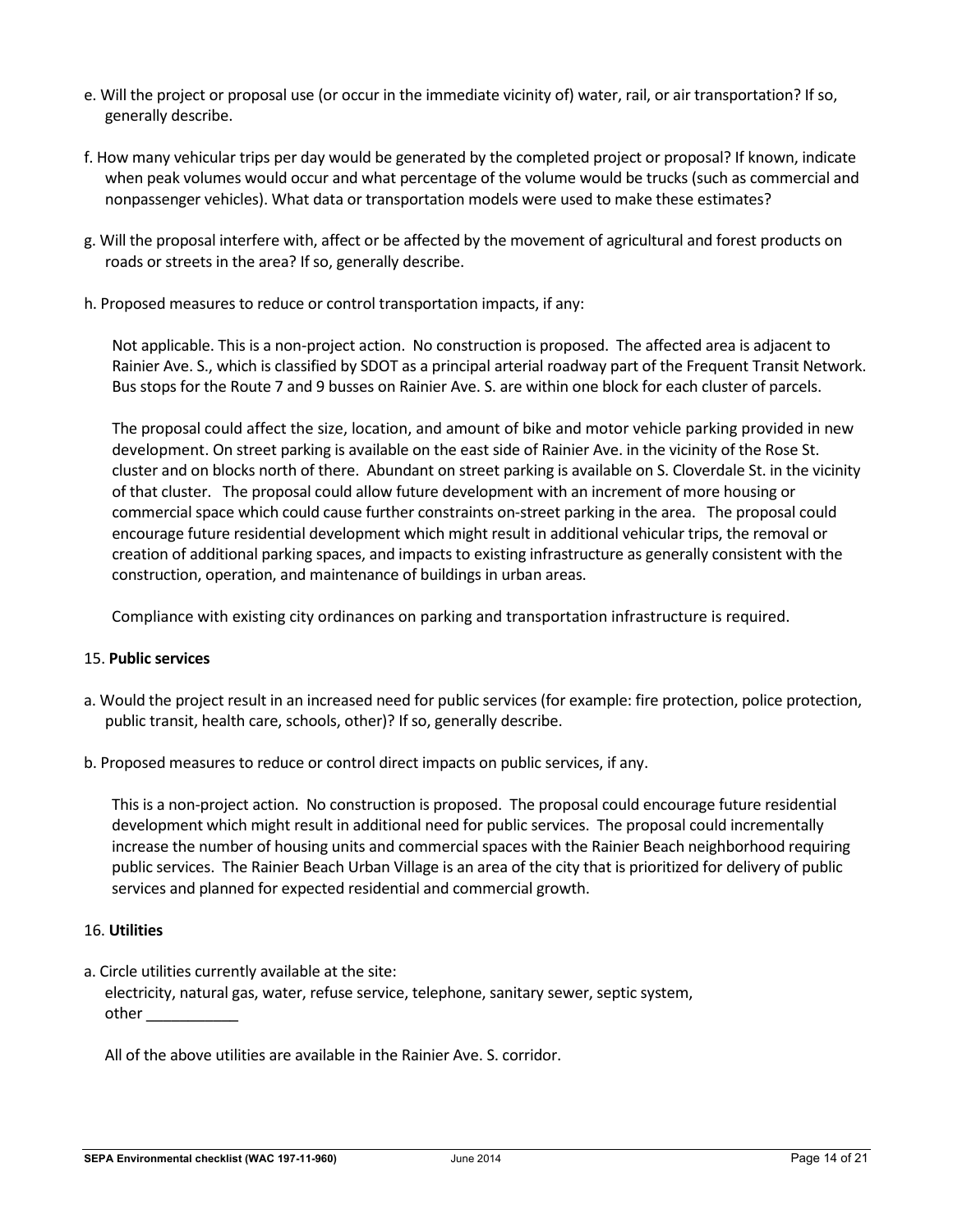b. Describe the utilities that are proposed for the project, the utility providing the service, and the general construction activities on the site or in the immediate vicinity which might be needed.

This is a non-project action. No construction is proposed. The affected area has access to a variety of utility services.

# **C. Signature**

The above answers are true and complete to the best of my knowledge. I understand that the lead agency is relying on them to make its decision.

| Signature:                        | on file                                    |
|-----------------------------------|--------------------------------------------|
| Name of signee:                   | <b>Geoff Wentlandt</b>                     |
| Position and Agency/Organization: | Land Use Policy Manager                    |
|                                   | City of Seattle                            |
|                                   | Office of Planning & Community Development |
| Date Submitted:                   | May 11, 2020                               |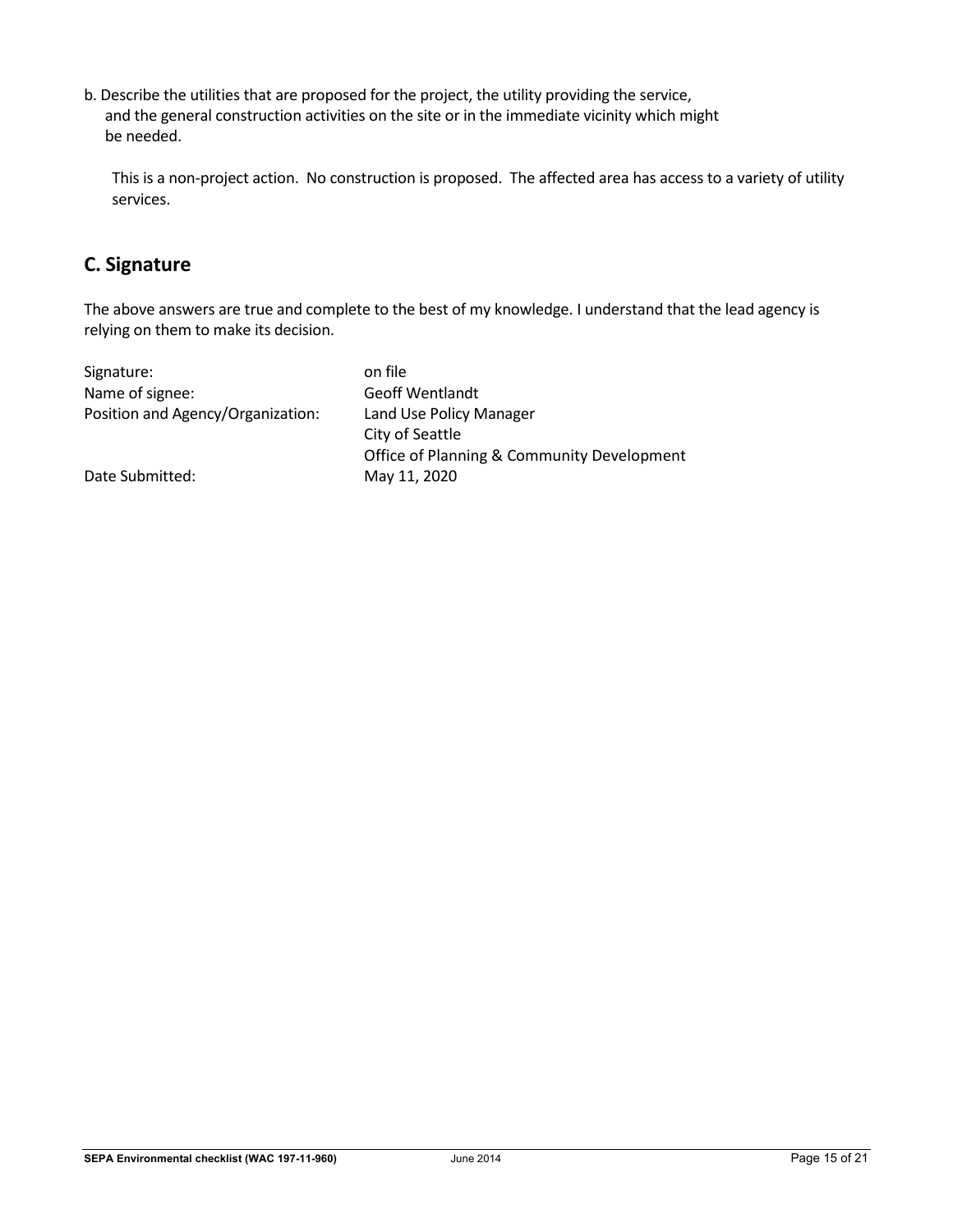# **D. Supplemental sheet for nonproject actions**

# 1. **How would the proposal be likely to increase discharge to water; emissions to air; production, storage, or release of toxic or hazardous substances; or production of noise?**

Overall, this non-project proposal would not result in any direct impacts to water, air, toxic or hazardous substances, or noise because it does not directly propose development. In terms of its effects upon future possible development, the proposed zoning changes would increase allowable amount and density of new development. The increment of additional future development that could occur could generate minor adverse impacts commonly associated with development in urban areas, such as emissions from automobile trips and heating in new buildings, and incidental contributions to environmental noise and stormwater runoff.

The proposed changes could result in incremental increases in the amount and duration of construction activity, but these would make only a minor difference in the total potential for emissions to air, noise and release of toxic or hazardous substances. Any development or redevelopment will have to comply with City regulations for management of stormwater runoff and other construction practices and requirements.

Any incremental increase in greenhouse gas emissions resulting from additional development could be offset at least partially by reductions in commuting over future buildings' lifetimes as more residents and employees would be able to live and work in Seattle.

Proposed measures to avoid or reduce such increases are: None proposed.

### 2. **How would the proposal be likely to affect plants, animals, fish, or marine life?**

There are vegetated portions of properties present within the affected areas and some existing large trees and one exceptional tree as described in part B above. There is likely to be some use of these vegetated areas by birds and some small mammals. The vegetation and habitat that could be affected to an incrementally greater degree are isolated patches within a highly urbanized areas of Seattle. Any habitat loss from future development on the affected areas would not be linked to any significant broader habitat corridors, and therefore would be of relatively small impact.

This non-project proposal would result in no direct impacts to plants, animals, fish, or marine life because it does not directly propose development. The proposal could indirectly affect the potential for impacts to plants and animals because redevelopment of the sites may be incrementally more likely, and/or may cover more of the parcel area compared to development under existing conditions.

Proposed measures to protect or conserve plants, animals, fish, or marine life. The existing regulations in the SMC are likely to minimize impacts on plants and animals, and may even serve to improve habitat if new development occurs. All of the proposed zones include Green Factor landscaping requirements. Existing zoning in the Single Family 5000 area does not include a Green Factor Landscaping requirement. New development under the proposal would provides ecologically functioning vegetation because of Green Factor. It is also expected that the City's tree ordinance will provide incentive for the exceptional tree located on site to be retained at the time of a future redevelopment.

#### 3. **How would the proposal be likely to deplete energy or natural resources?**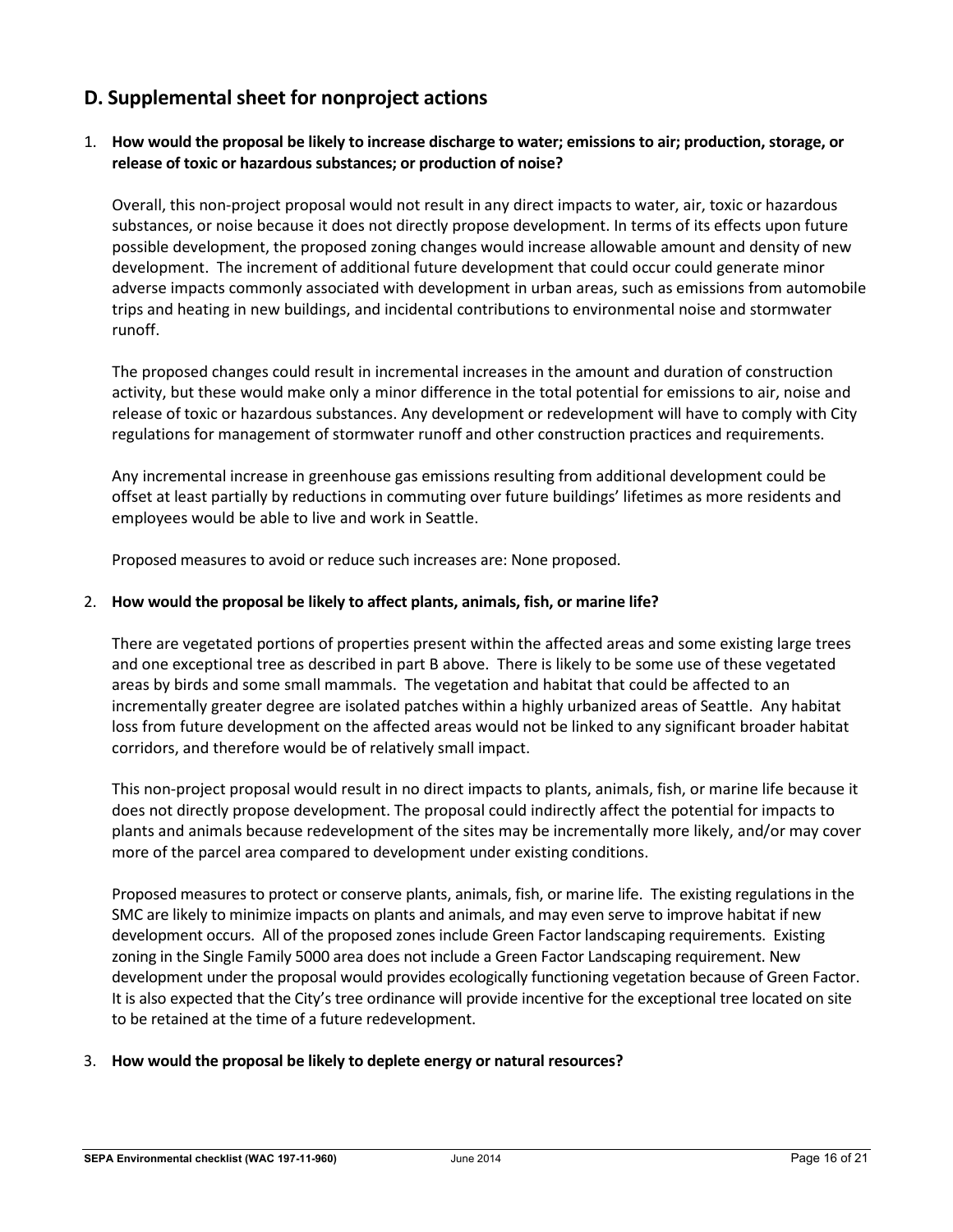The proposed changes would result in no direct negative impacts to energy or natural resources because it does not directly propose development. Changes in the amount or density of future development could result in an incremental increase in the number or density of new housing units and/or commercial spaces that, in some cases, could result in incrementally higher energy use for a particular project. The differential levels of impacts given potential increments in future development are not likely to be significant. New buildings will continue to be required to comply with the Seattle Energy Code and other standards for energy efficiency. Additionally, to the extent that additional development capacity results in an increase in the number of housing units in Seattle, the proposal may in certain cases reduce demand for energy and natural resources by increasing residential and commercial density in an area with frequent transit service and a mix of land uses, increasing the likelihood that people will walk and use transit for work and other daily trips.

Proposed measures to protect or conserve energy and natural resources are: None proposed.

# 4. **How would the proposal be likely to use or affect environmentally sensitive areas or areas designated (or eligible or under study) for governmental protection, such as parks, wilderness, wild and scenic rivers, threatened or endangered species habitat, historic or cultural sites, wetlands, floodplains, or prime farmlands?**

The proposed changes would result in no direct negative impacts to environmentally sensitive areas or areas designated for government protection because it does not directly propose development. The affected area does not contain any of the environmentally sensitive areas listed in this question 4.

Future possible development projects in these areas would continue to be subject to the requirements of project level State Environmental Policy Act (SEPA) review and other state laws for potential archaeologically significant sites, as applicable.

Proposed measures to protect such resources or to avoid or reduce impacts are: None proposed.

# 5. **How would the proposal be likely to affect land and shoreline use, including whether it would allow or encourage land or shoreline uses incompatible with existing plans?**

The proposal would result in no direct impacts to land and shoreline use as it is a non-project action. No construction is proposed. The proposal would change the zoning designation for two clusters of parcels, which in some of the affected areas would change the type and intensity of allowed land uses and could cause indirect impacts on the compatibility of potential future uses with plans. This proposal will increase the conformance of the planned land use pattern with that envisioned in the Comprehensive Plan and the SMC.

For the affected area in the S. Cloverdale St. cluster of parcels, the proposal would have no adverse effect on the compatibility of potential future land uses with existing plans. The S. Cloverdale St. parcels are within the Rainier Beach Residential Urban Village comprehensive plan designation. In general, urban villages are planned as priority areas for growth in the city with dense concentrations of housing and jobs. The proposed zoning change from NC2-55 to NC2-65 for this area would not change the allowed land uses (both are NC2 zones), but could result in an extra story of residential development at the upper floors of future buildings, causing a slightly denser use of land. Additional density in the urban village is supported by multiple Comprehensive Plan policies including the following: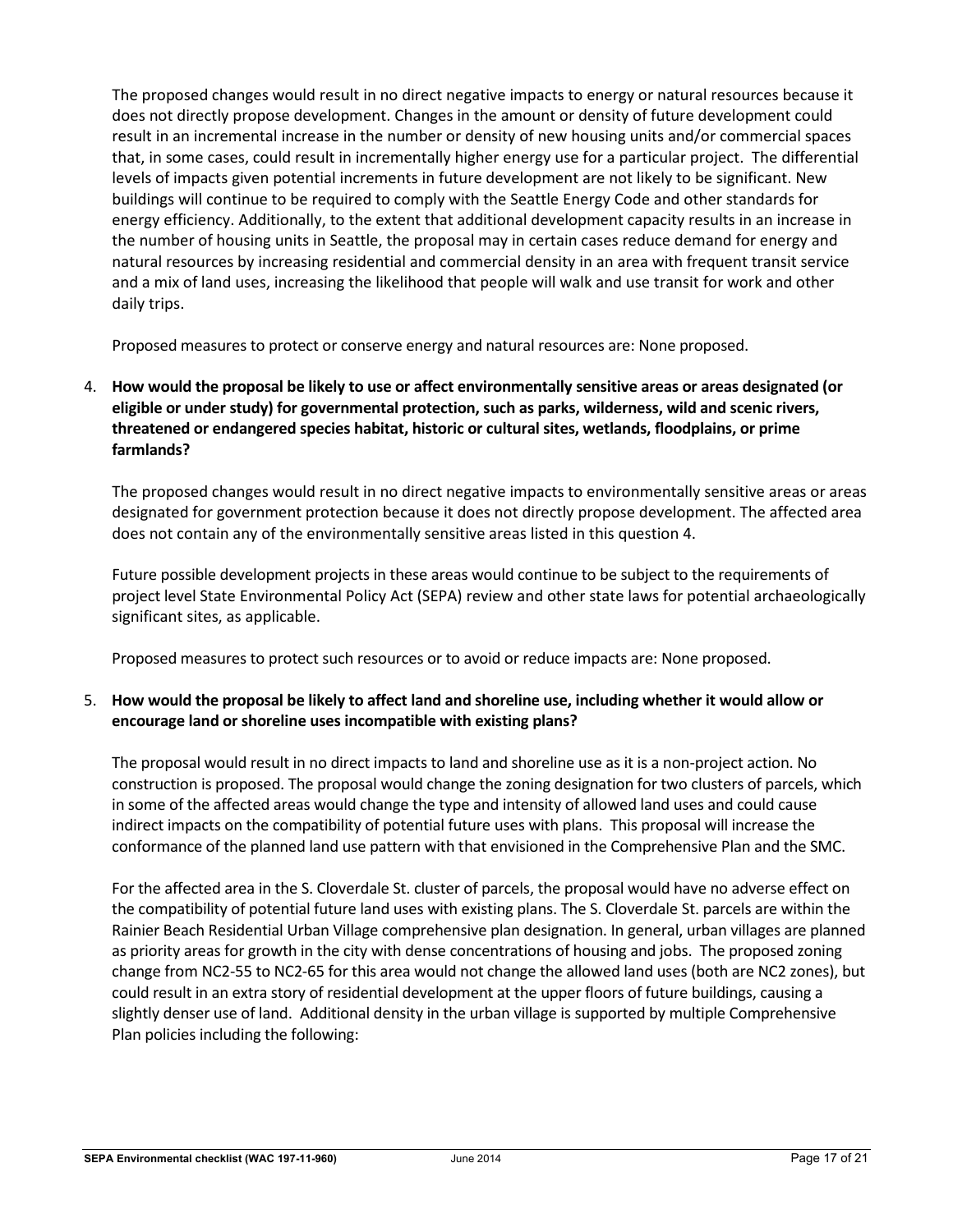*GS 1.2 Encourage investments and activities in urban centers and urban villages that will enable those areas to flourish as compact mixed-use neighborhoods designed to accommodate the majority of the city's new jobs and housing.*

*GS 1.5 Encourage infill development in underused sites, particularly in urban centers and villages.*

*GS 1.13 Provide opportunities for marginalized populations to live and work in urban centers and urban villages throughout the city by allowing a variety of housing types and affordable rent levels in these places.*

The proposed height limit of 65' is appropriate for the urban village location as per SMC general rezone criterion 23.34.008 E.4 (emphasis added)

*"In general the height limits greater than 55 feet should be limited to urban villages. Height limits greater than 55 feet may be considered outside of urban villages where higher height limits would be consistent with an adopted neighborhood plan, a major institution's adopted master plan, or where the designation would be consistent with the existing built character of the area."*

The proposed zoning changes to the Rose St. cluster of parcels would affect potential future land use. Development under the proposed zoning would be consistent with the overall planned land uses and functions in the Rainier Ave. S. corridor, and the proposal will improve overall compatibility of land use with principles set out in the SMC and the Comprehensive Plan. The proposed changes could result in adverse impact to the compatibility of potential new development and existing single family areas near the rear portion of the Rose St. parcels as discussed below.

The Rose St. cluster of parcels is roughly one block north of the Rainier Beach Residential Urban Village. The Comprehensive Plan does not focus as much growth outside of urban villages compared to urban village locations. But the plan does call for infill development in appropriate locations and circumstances outside of urban villages. The Comprehensive Plan's Growth strategy element provides the following policy guidance specifically for areas outside of urban villages:

*GS 1.22 Support healthy neighborhoods throughout the city so that all residents have access to a range of housing choices, as well as access to parks, open space, and services.* 

*GS 1.23 Allow limited multifamily, commercial, and industrial uses outside of urban villages to support the surrounding area or to maintain the existing character.*

The Comprehensive Plan Land Use element provides the following additional guidance for planned land use in areas outside of urban villages:

*LU G1 Achieve a development pattern consistent with the urban village strategy, concentrating most new housing and employment in urban centers and villages, while also allowing some infill development compatible with the established context in areas outside centers and villages.*

*LU 1.2 Promote this plan's overall desired land use pattern through appropriate zoning that regulates the mix of uses as well as the size and density of development to focus new residential and commercial development in urban centers and urban villages, and integrate new projects outside of centers and villages into the established development context.*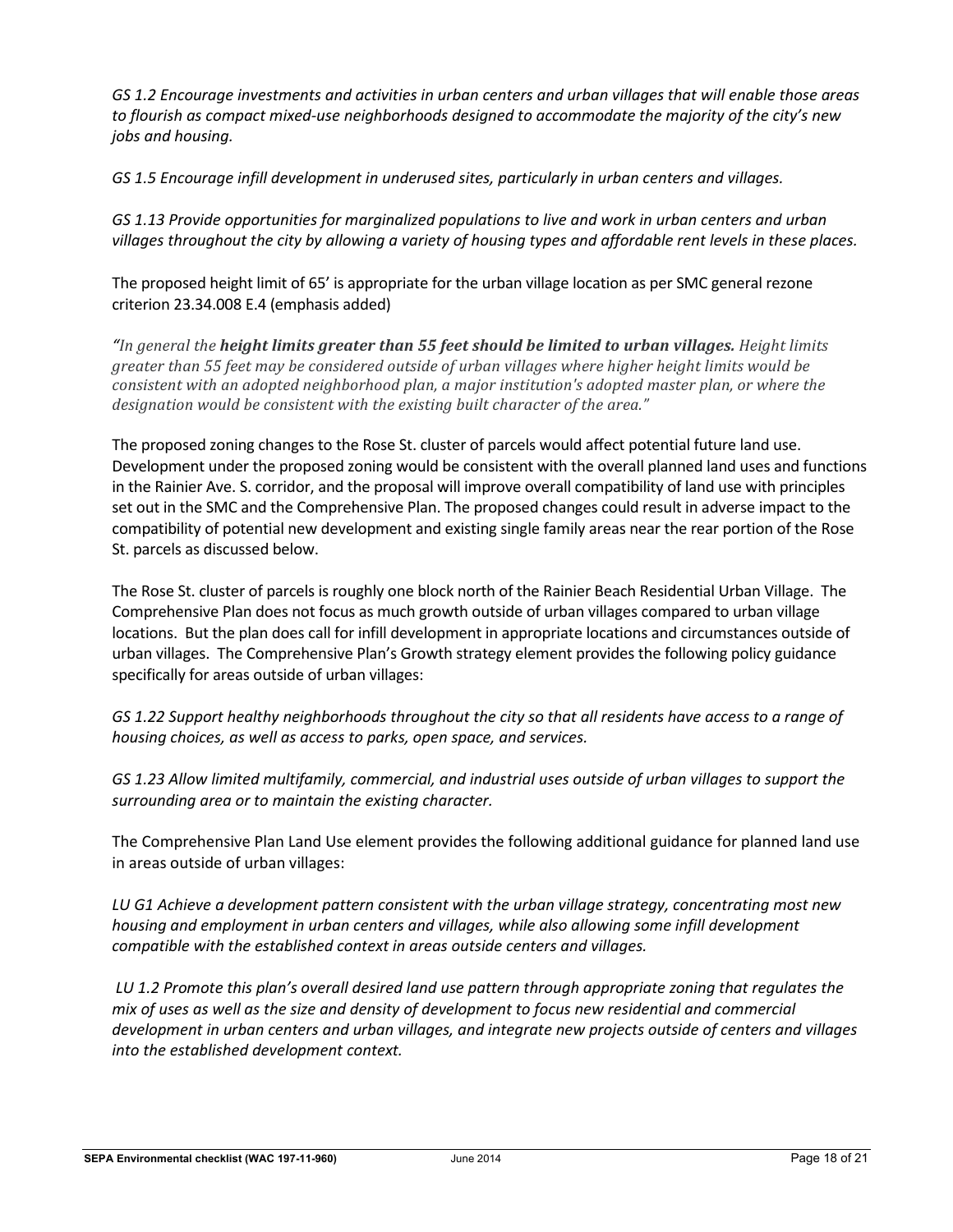The "established land use / development context" for the nearby Rainier Ave. S. corridor is a varied mix of single and multi-story commercial developments, multi-story multifamily residential development of various sizes, and mixed-use commercial / residential development. More recent construction is mixed use / commercial such as the Rose Street apartments immediately to the south, and Emerald City Commons in the block to the north. There is a collection of multi-story apartment buildings that are 20 or more years old on both sides of Rainier in the vicinity, such as the 7827 Rainier Ave. S. and the building immediately to the north. Typical development in the NC2-55 zone of multi-story residential development over ground floor commercial, would be compatible with this existing, somewhat eclectic context. There are numerous commercial businesses on Rainier Ave. S. in this stretch. The proposed change to NC2 zoning would allow commercial development on the front portion of the Rose St. cluster that is consistent with the established context of many commercial uses in the area. For these reasons, the proposal to change the Rainier Ave. S. frontage to NC2-55 zoning (from LR3 zoning in one portion) would create compatibility with existing land use patter and plans. It would not alter the "existing character".

The rear portion of the large Rose St parcel is split-zoned, and has a split Comprehensive Plan designation. This proposal would change the zoning for the back portion from SF-5000 to LR3. The application of the LR3 zone to the rear portion of the parcel would provide a stepped transition from the commercial Rainier Ave. frontage, to multifamily residential use, to the single family area to the east. Other deep parcels in the vicinity along Rainier Ave. S. have commercial uses at the front of the lot, and dense multifamily uses that extend to a similar depth in the block to that proposed, including areas in the block north of Kenyon St. and the block north of Frontenac St. (i.e. The Emerald City Commons building). This proposal would be consistent with the precedent of other nearby areas, and it would provide a more gradual stepped transition of uses and scale – as envisioned in Comprehensive Plan policies including GS 3.11 below (emphasis added.)

# *GS 3.11 Use zoning tools and natural features to ease the transitions from the building intensities of urban villages and commercial arterials to lower-density developments of surrounding areas.*

The SMC provides additional guidance to create height transition from higher areas to lower areas at SMC 23.34.009.D.2:

*"A gradual transition in height and scale and level of activity between zones shall be provided unless major physical buffers, as described in subsection 23.34.008.D.2, are present."*

Splitting single parcels with multiple zones and Comprehensive Plan FLUM designation is generally discouraged, and It is believed that the splitting of the large parcel in the Rose St. cluster was unintentional. Unification of the lot with a single FLUM designation is a boundary correction under this proposal.

The Comprehensive Plan addresses these types of corrections at page 40 (emphasis added):

"*As the city's needs and priorities shift, the Future Land Use Map may be changed or formally amended. Some changes, such as adjusting boundaries or moving around specific zones within the same general land use area or urban village, can be made without a formal amendment or change to the map. (Page 40 introduction to the Land Use Element.) "*

Land Use Policy LU 1.5 provides further guidance for when such changes to the map are appropriate:

*LU 1.5 Require Future Land Use Map amendments only when needed to achieve a significant change to the intended function of a large area.*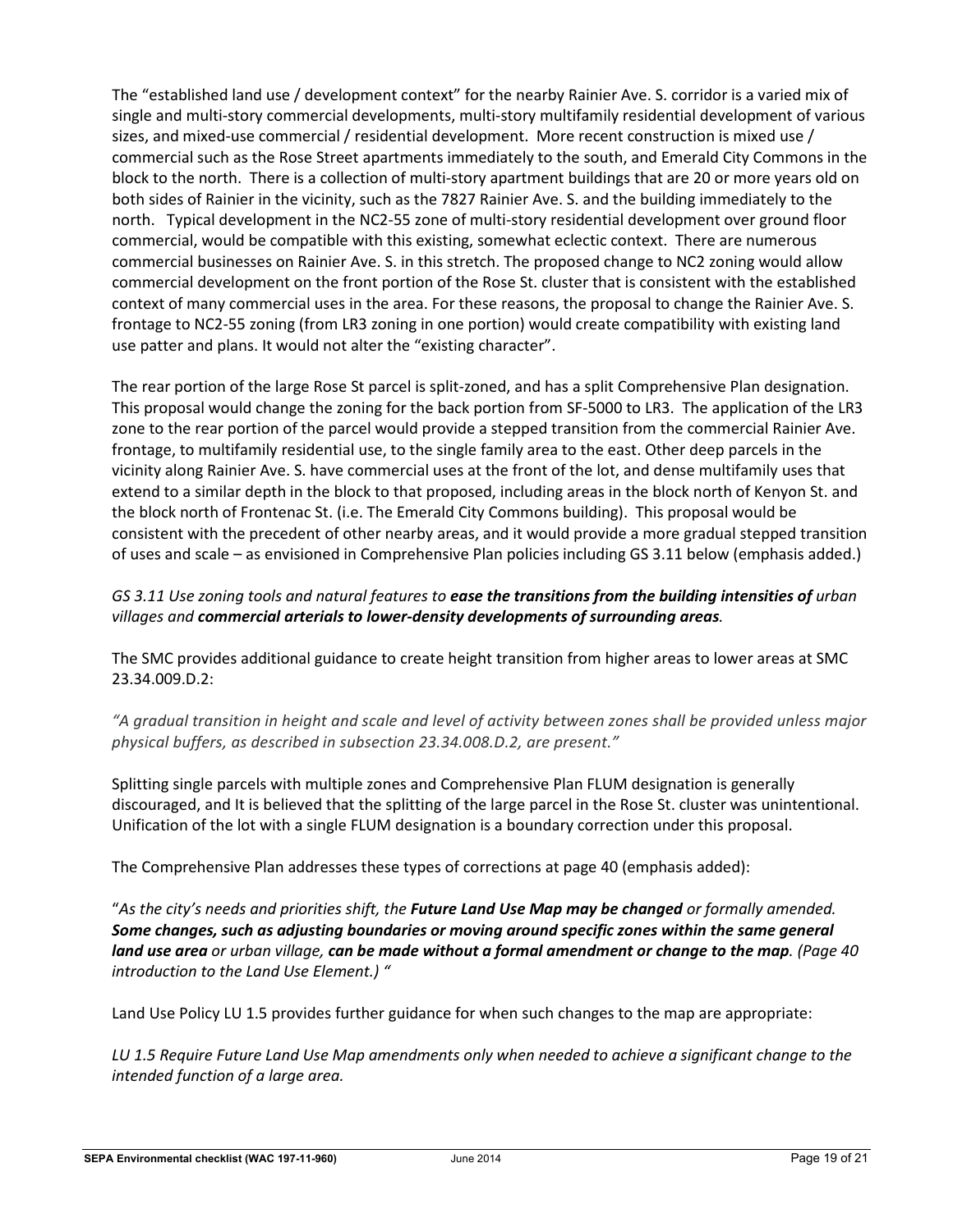The SMC also addresses the correction of mapping errors in rezone criteria:

*23.34.007. F Mapping errors due to cartographic or clerical mistakes may be corrected through process required for Type V Council land use decisions in SMC [Chapter 23.76](https://library.municode.com/wa/seattle/codes/municipal_code?nodeId=TIT23LAUSCO_SUBTITLE_IVAD_CH23.76PRMAUSPECOLAUSDE) and do not require the evaluation contemplated by the provisions of this chapter.*

Given the above provisions for correction changes of the FLUM mapping, the proposal to unify the Comprehensive Plan designation of the large parcel is consistent with the type of change provided for by both the Comprehensive Plan, and the Municipal Code.

Regardless of the discussion above, the change from the Single Family zone to the LR3 zone at the rear of the Rose St. parcel could introduce land use incompatibility with abutting residential uses. The change could introduce greater height bulk and scale, and aesthetic impacts, as discussed in part B of the checklist above. The change could also cause some use incompatibilities between potential future multifamily residential uses and existing low scale single family residential uses. Incompatibilities could come in the form of increased noise from talking, laughing or music, cooking smells, and more congestion on sidewalks and roads in the immediate vicinity.

It is expected that as part of this proposal, the City Council will approve the simultaneously A.) the FLUM correction changing the entire Rose St. cluster of parcels to Commercial / Mixed Use; and B.) the abovedescribed zoning changes to NC2-55 and LR3.

## **Housing**

This proposal is intended to implement new regulations that encourage the production of more housing units in a portion of the City that is planned and well-positioned for residential growth. As seen in the discussion in Part C of the checklist, it is anticipated that there is a high likelihood for some or all of the housing that could result from future construction in the affected areas to be rent- and income- restricted housing. There is no existing housing on the affected areas, so no direct residential displacement will result form this proposal or future development proposals in the affected area.

## **Height, Bulk, and Scale**

The proposal would modify zoning designations that would result in the potential for greater height, bulk, and scale.

As described in Section B of the checklist above, in the Cloverdale St. cluster of parcels the amount of increased allowable height is 10'. This equates to roughly one story of additional allowed height compared to existing zoning. Given the configuration and type of adjacent uses the impact of this increment would be minimally perceived from adjacent areas. There would be no scale incompatibility because of the nature of the adjacent uses (offices, ball fields, and an apartment complex).

Allowed height, bulk and scale changes on the front portion of the Rose St. cluster would not cause incompatibility. Height limits here would not change for the south parcel, and would change by 15' of allowed height for the portion that would be rezoned from LR3 to NC2-55. This part of the site is flanked by existing multi-story apartment buildings to both the north and south. Rainier Ave. S. is a busy and wide arterial road with numerous existing multi-story structures in the general vicinity.

There is the potential for height bulk and scale impact on the rear portions of the Rose St. cluster of parcels, which would be rezoned from SF 5000 to LR3 under the proposal. Some height, bulk and scale impacts as perceived from nearby and adjacent properties could result from future development on this portion of the